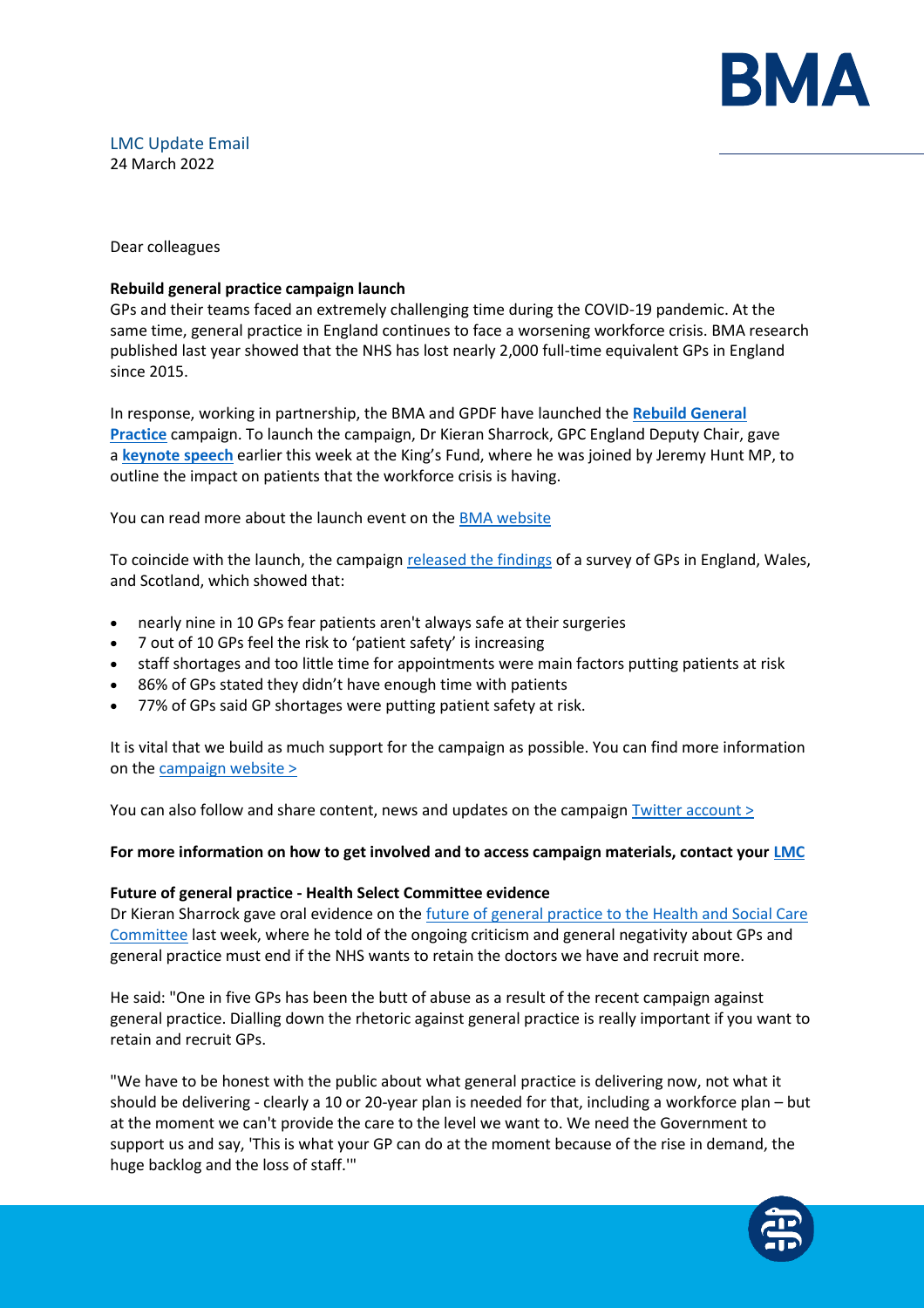

Read the [BMA press statement](https://www.bma.org.uk/bma-media-centre/dial-down-the-negative-and-critical-commentary-against-gps-or-the-nhs-will-lose-even-more-doctors-bma-tells-health-select-committee) and get a snapshot of the session on the [BMA's GP twitter account](https://twitter.com/BMA_GP/status/1503765235374735362)

Dr Sharrock also met with Shadow Minister for Primary Care and Patient Safety, Feryal Clark MP. This week where he outlined the key aims of the BMA and GPDF's joint campaign to restore general practice. They discussed the impact of the ever growing workload, and falling numbers of GPs on both the health of doctors and patient safety. In addition, they also discussed how these critical issues could be addressed through better workforce planning, reductions in bureaucracy and increased resources, alongside an honest public facing campaign explaining these pressures and outlining how NHS services and access, have changed following the pandemic.

### **GP contract changes guidance**

Following the [announcement of the GP contract changes](https://www.england.nhs.uk/publication/letter-general-practice-contract-arrangements-in-2022-23/) for 2022/23, which will come into effect from 1 April, we have now published an [explainer video](https://www.bma.org.uk/pay-and-contracts/contracts/gp-contract/gp-contract-changes-england-202223) explaining what this will mean for practices*.*

Read also our [guidance about the contract changes](https://www.bma.org.uk/pay-and-contracts/contracts/gp-contract/gp-contract-changes-england-202223) to support practices in their decision making and next steps.

### **Safe working guidance**

General practice is in under increasing pressure, and we have recently published a [safe working](https://www.bma.org.uk/advice-and-support/gp-practices/managing-workload/safe-working-in-general-practice)  [guide](https://www.bma.org.uk/advice-and-support/gp-practices/managing-workload/safe-working-in-general-practice) to enable practices to prioritise safe patient care, within the present bounds of the GMS contract.

We have now added some videos to the resources section directing practices to the safest way to continue deliver patient care, including one on [redirecting patients to the safest part of the system.](https://www.youtube.com/watch?v=FMTLvPJE064)

### Correction

We have updated ou[r Safe working guidance](https://protect-eu.mimecast.com/s/rhfvC2WMMcpzNPRFMkAwY?domain=bma.org.uk) to correct some data we had extrapolated from figures in '[At Your Service](https://protect-eu.mimecast.com/s/qLzqCWqVVi5mARPI6Bm5o?domain=policyexchange.org.uk) (published by the Policy Exchange) to clarify that is 37 patients per day that GPs are seeing on average.

### **Health foundation report on access to general practice**

The Health Foundation and NHSE/I have published a[n analysis on access to patient preferences when](https://www.health.org.uk/publications/access-to-and-delivery-of-general-practice-services)  [accessing GP services,](https://www.health.org.uk/publications/access-to-and-delivery-of-general-practice-services) which suggests that while not suitable for everyone or all conditions, in many cases patients themselves will often prefer and indeed request a remote consultation.

Despite the fact that General Practice continued to provide high quality care throughout the pandemic and in line with national guidance in place to keep patients and staff safe, leading to a rise in remote consultations, this evolution in how we provide care attracted significant criticism.

Going forward it's crucial that patient choice, clinical need, and staff and practice capacity are at the centre of decisions around how people can interact with their surgery, rather than pressure from politicians or the press. Read the full BMA statement [here](https://www.bma.org.uk/bma-media-centre/health-foundation-analysis-on-gp-appointment-preferences-highlights-the-importance-of-patient-choice-clinical-need-and-capacity-says-bma)

### **GP to patient ratio**

Recent [NHS Digital data](https://digital.nhs.uk/data-and-information/publications/statistical/patients-registered-at-a-gp-practice) has shown that patient ratios vary widely across England, from 41,000 patients per GP at a practice in Coventry and Warwickshire, to just 96 at a Shropshire, Telford and Wrekin surgery.

This data shows worryingly large disparities in GP to patient ratios across the country and it is wholly unacceptable that patients should have to experience such variations in access to care.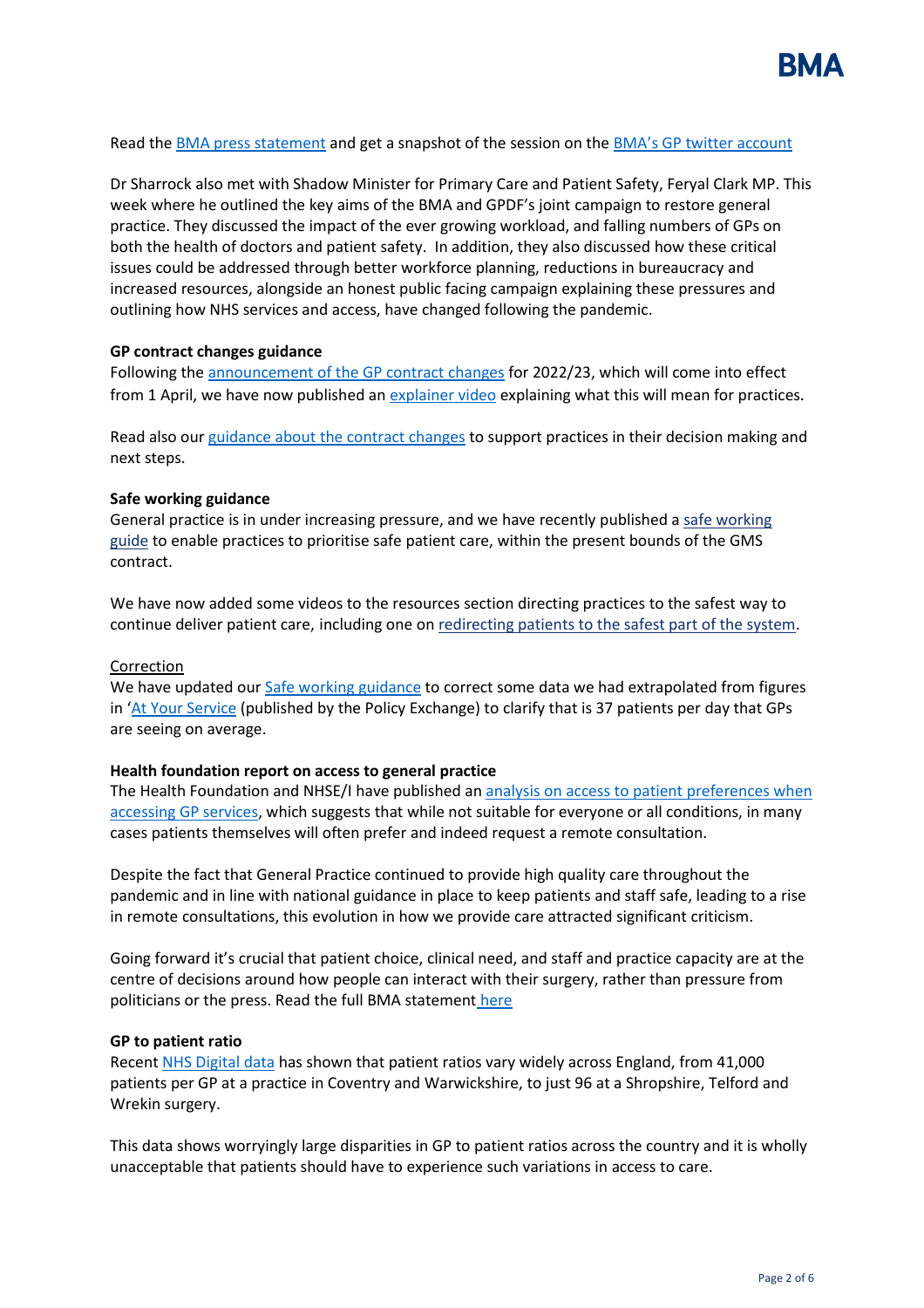

The Government has failed to address the longstanding recruitment and retention issues in general practice and we now have a unsafe situation where fewer GPs are being tasked with the responsibility of caring for significantly more patients.

The Government should therefore provide urgent and substantial support to enable high quality care.

### **New policy for applications to the Performers Lists**

NHSE/I has published [a new policy for applications to the Medical Performers List](https://www.england.nhs.uk/publication/policy-for-managing-applications-to-join-the-england-performers-lists/) (MPL), which introduces a number of changes including the removal of duplicated checks, introduction of more nuanced support tailored to the specific needs of the performer, and confirmation that performers are able to increase or decrease their scope of work whilst on the MPL.

It is hoped by NHSE/I and the BMA that the new policy will bring positive changes for GPs in England. It is anticipated that it will allow a quicker application process due to the reduced documentary evidence required, and that the majority of applicants will be able to be included on the list with an education and/or clinical support plan and a probationary flag. These applicants will not require consideration by a Performers List Decision Panel. Read more [here.](https://www.england.nhs.uk/publication/policy-for-managing-applications-to-join-the-england-performers-lists/)

If you have any questions or feedback on implementation of the new policy please contact **[info.ret@bma.org.uk](mailto:info.ret@bma.org.uk)**

### **MCCD and death certification**

Many of our members have been in touch regarding queries around seeing a body, and a recent email about having 'seen' or 'attended' a body for the issuance of an MCCD.

Please note, to complete an MCCD there is no legal requirement to have "seen" a deceased patient in the 28 days before or after death, however, if a deceased patient has not been seen in the 28 days before or after death, the registrar will automatically refer this to the coroner.'

### **Infection Prevention Control in healthcare settings**

Although the COVID restrictions have been lifted in England, the [Infection Prevention Control](https://www.gov.uk/government/publications/wuhan-novel-coronavirus-infection-prevention-and-control) (IPC) guidance for healthcare workers remain in place and still advises that face masks should continue be worn by staff and patients in health care settings.

Read also the BMA's briefing in response to the Government'[s 'Living with COVID](https://assets.publishing.service.gov.uk/government/uploads/system/uploads/attachment_data/file/1056229/COVID-19_Response_-_Living_with_COVID-19.pdf)-19' strategy which sets out the plans for managing COVID-19 going forward.

Download our updated [poster about using face coverings in practices.](https://www.bma.org.uk/media/5321/bma-visiting-your-gp-poster-mar2022.pdf)

#### **Friends and Family Test**

The requirement to submit Friends and Family Test (FFT) data was temporarily suspended in March 2020 to allow resources to be freed up for prioritisation during the pandemic.

The requirement that practices report to commissioners about the FFT returns will now be reintroduced into the GP Contract from 1 April 2022. To allow practices time to get fully up to speed,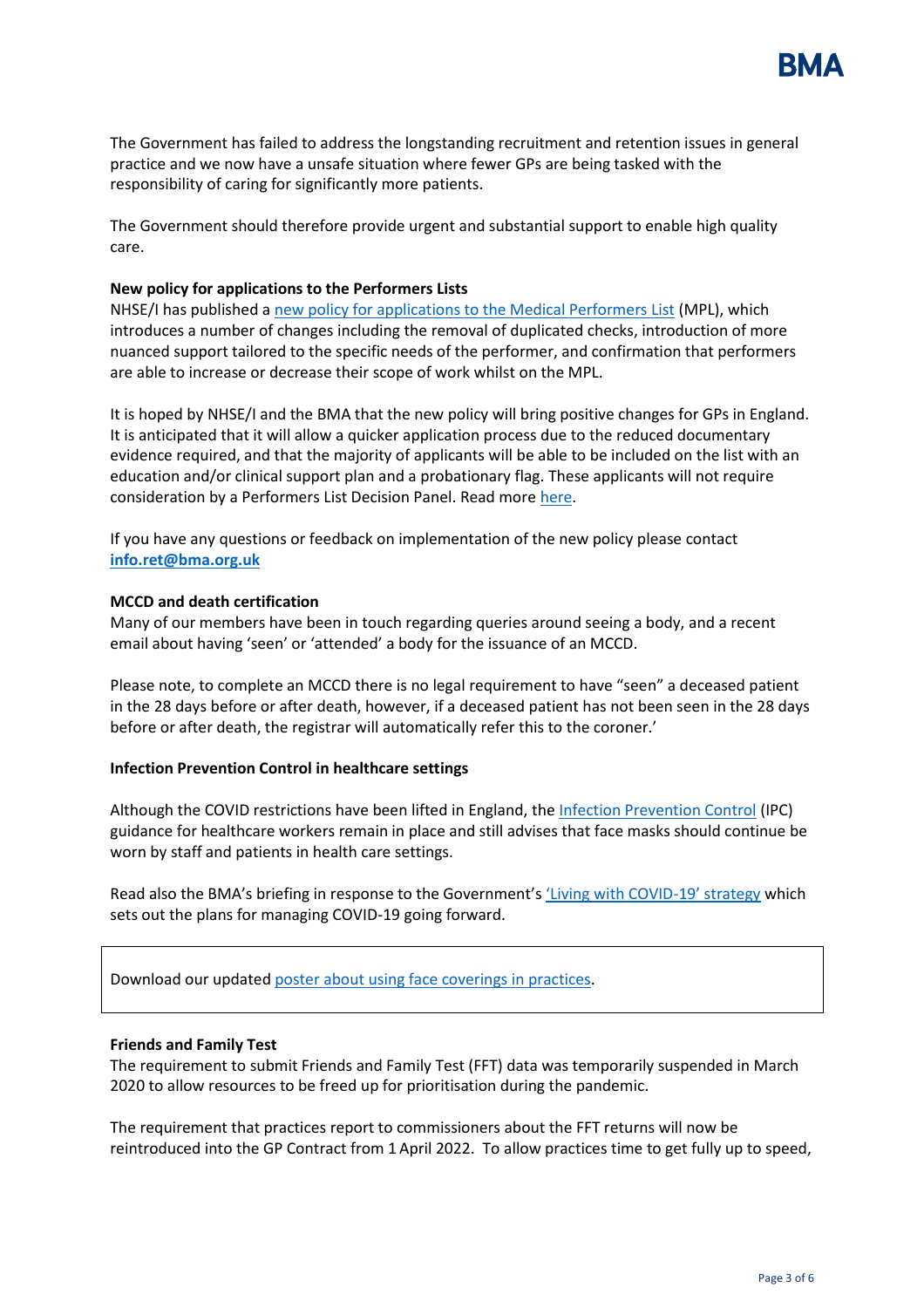

practices will only be required to submit data from Q2 in 22/23 onwards and commissioners will be made aware of this.

Practices will need to implement the ne[w FFT guidance,](https://www.england.nhs.uk/wp-content/uploads/2019/09/using-the-fft-to-improve-patient-experience-guidance-v2.pdf) and the key requirements for practices are:

- make the FFT available for people who want to use it to give feedback
- use the standard FFT question (Overall, how was your experience of our service?)
- include at least one free text question, decided by the practices
- submit monthly data to NHSE using CQRS.

### **GP and LMC Representation in ICSs**

Ensuring a strong voice for General Practice within ICSs (Integrated Care Systems) remains a key priority for GPC and the BMA, particularly as the Health and Care Bill nears the end of its passage through Parliament and the development of ICSs as statutory bodies gathers pace.

The BMA has been campaigning, both independently and as part of a wider coalition, for ICSs to include a strong voice for GPs. This includes specific asks to ensure enhanced representation on ICBs (Integrated Care Boards) – the element of the ICS responsible for NHS funding and commissioning – beyond the single GP representative set out in the Bill, as well as ensuring LMCs have a recognised voice throughout ICSs.

ICBs are also beginning to establish how their GP representatives will be selected and whether additional positions for GPs, or other representative functions such as GP advisory boards, will be established. GPC are monitoring this situation closely, working with Regional Councils and BMA policy teams. Find more information on the BMA's work on the [Health and Care Bill](https://www.bma.org.uk/advice-and-support/nhs-delivery-and-workforce/integration/the-health-and-care-bill) and [ICSs.](https://www.bma.org.uk/advice-and-support/nhs-delivery-and-workforce/integration/integrated-care-systems-icss)

### **Emergency GMC registration to end in September**

The UK governmen[t has announced](https://questions-statements.parliament.uk/written-statements/detail/2022-03-16/hlws672) that the temporary emergency GMC registration they introduced to support the pandemic response, will close on 30 September 2022. The GMC will shortly be in contact with doctors who still hold this type of registration to outline their options and to thank them for holding this type of registration during such a challenging period. The options are likely to include retaining temporary emergency registration until the 30<sup>th</sup> September deadline, asking the GMC to remove it, or applying to restore their routine registration and licence to practise.

Read more about temporary registration on the [GMC website](https://protect-eu.mimecast.com/s/bA9BCLJEEiRn6P1hqxvLq?domain=gmc-uk.org)

### **Flu orders**

Following the recent publication of the [guidance for the 2022/23 flu programme,](https://www.england.nhs.uk/wp-content/uploads/2019/12/B1395-reimbursable-vaccines-and-eligible-cohorts-22-23-flu-vaccination-programme-guidance-march-2022.pdf) we are aware that some practices may have based their orders on last year's expanded cohorts and be experiencing difficulties in amending them. We have raised this with NHS England who have assured us that they have received commitments from manufacturers to being flexible if the reimbursement letter impacted existing orders. If manufacturers are refusing to be provide this flexibility, practices should contact the NHS England flu inbox [\(phco.fluops@nhs.net\)](mailto:phco.fluops@nhs.net) with the specifics and they will assist.

### **Fit Notes**

In July 2021, the Government outlined plans to deliver fit note improvements including:

• removing the requirement to sign fit notes in ink (from April 2022) and allowing a wider range of eligible professionals to sign fit notes in (planned for summer 2022).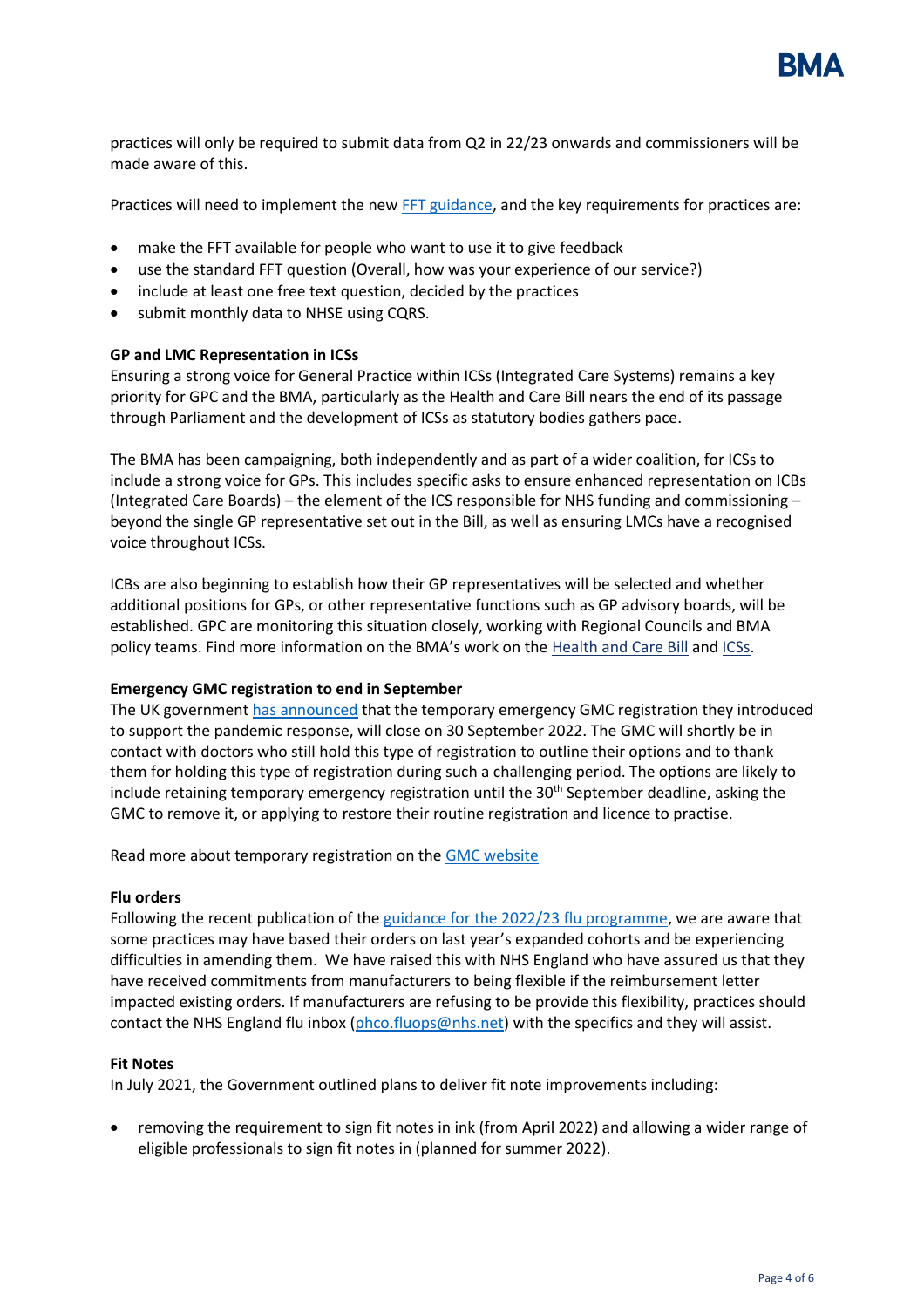

• embedding electronic fit notes in hospital systems are planned from spring 2022 and encouraging hospital doctors to issue fit notes to patients in their care will also further reduce the burden on GPs.

We are expecting further detail of these changes from the DWP over the coming weeks to enable awareness of and preparation for them and will update members accordingly.

### **GPC regional elections**

The voting period is open for seats to the GPC in the following regions:

- Hertfordshire
- Hamps & IoW
- Kent
- Calderdale/Kirklees/Leeds/Wakefield.

To submit your vote for any of the above seats please visit [https://elections.bma.org.uk/](https://protect-eu.mimecast.com/s/eHoKCnO11hlJjyf2kXSW?domain=elections.bma.org.uk)

**To vote in this election you must have a BMA web account**, if you do not have one please click [here](https://www.bma.org.uk/what-we-do/committees/committee-information/committee-elections) to create one. Please follow the [link](https://join.bma.org.uk/limitedaccessregistration/limitedaccess) to 'request a temporary non-member account' and email your temporary membership number t[o elections@bma.org.uk](mailto:elections@bma.org.uk) to get access to vote in this election. **The deadline for voting 12pm on Thursday 7 of April.** 

If you have any queries regarding the election process, please contac[t elections@bma.org.uk.](mailto:elections@bma.org.uk)

Read more about the GPC and election[s here](https://www.bma.org.uk/what-we-do/committees/general-practitioners-committee/general-practitioners-committee-uk-overview)

### **Sessionals GPs committee regional elections**

The [Sessional GPs committee](https://www.bma.org.uk/what-we-do/committees/general-practitioners-committee/sessional-gps-committee) is currently seeking regional representatives to join its committee, which has 16 elected members. If elected, candidates will take up their seats on the committee in July 2022 and will serve for three BMA sessions, from 2022-2025. **You must be a BMA member to nominate in this election.**

To submit your nomination please visit [https://elections.bma.org.uk/](https://protect-eu.mimecast.com/s/eHoKCnO11hlJjyf2kXSW?domain=elections.bma.org.uk) The deadline is noon Tuesday 29 March 2022.

*If you have any questions about the elections please email [elections@bma.org.uk](mailto:elections@bma.org.uk)*

### **LMC UK Conference 2022**

The 2022 UK LMC Conference will take place *10 and 11 May* and will be held face to face in York at the Barbican Centre. LMCs are reminded to complete [the registration form](https://events.bma.org.uk/uk-conference-of-lmcs-2022/registration/Site/Register) by no later than *Friday 8 April* 2022. Please note that we would be unable to fulfil registration requests beyond that date.

Read more about the conference, how to register and to submit motions on the **BMA** website

If you have any queries, please contact us at: [info.lmcconference@bma.org.uk](mailto:info.lmcconference@bma.org.uk)

### **Read the latest GP bulletin (England) [here](https://bma-mail.org.uk/t/JVX-7SM3I-EC5E0CEA0D8A5317JCJOU4BA186991484320BE/cr.aspx)**